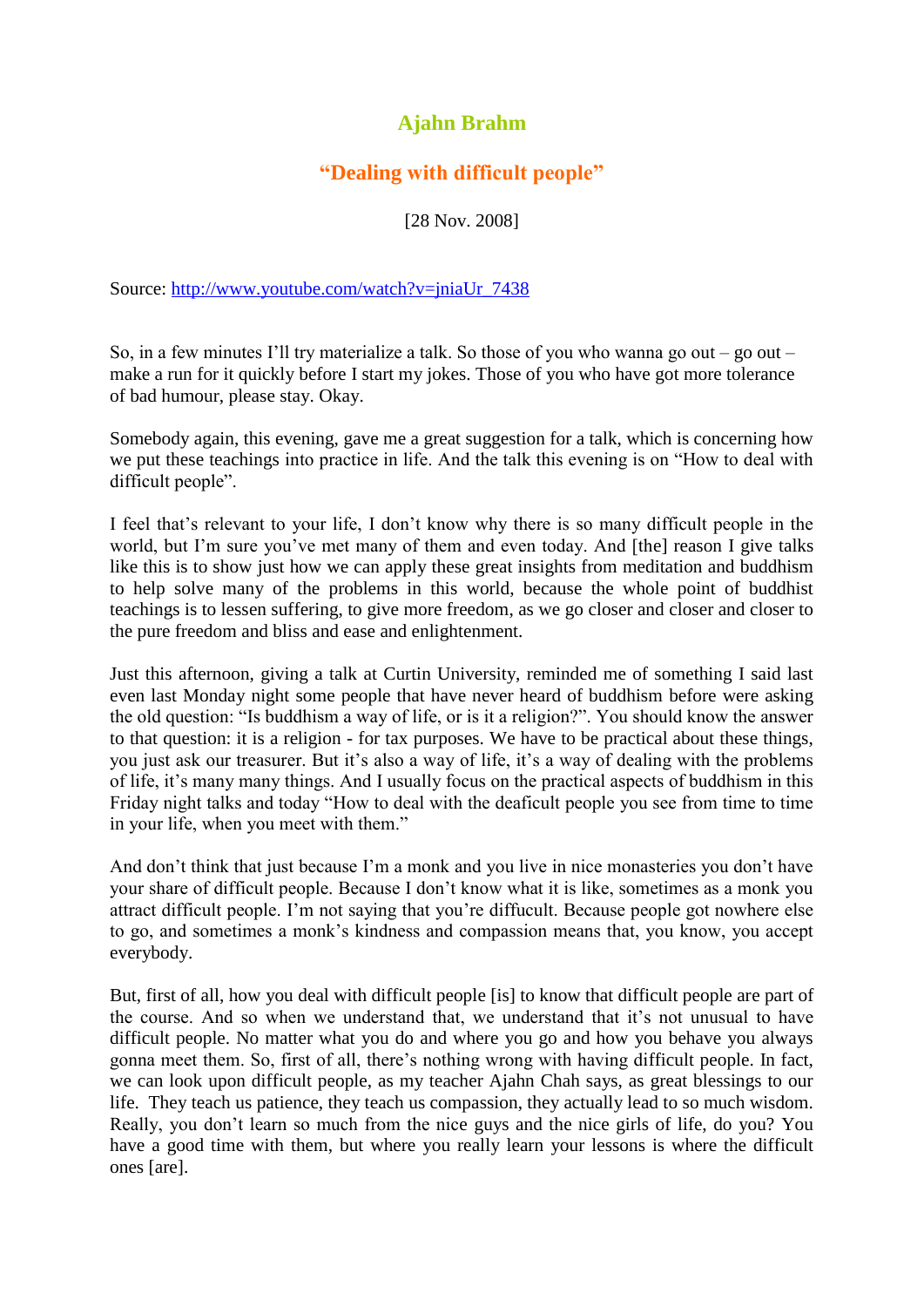Which is why that I learn from my teacher in Thailand, you know, Ajahn Chah, you know "Ajahn" means "teacher". And he said that anything which is irritating you, anything which is troubling you, THAT is your teacher. So being in north-east Thailand, we"d always call the mosquitos "Ajahn Mosquito". Coz I"ve learned so much from those damn mosquitos! That"s what I though at that time, those mosquitos, even when we used to do the loving kindness. For those of you who are buddhist, you know that we spread loving kindness to all people, all beings, all genders, no matter what you are and who you are: may all beings be happy and well. However, as a young man, being a monk in Thailand, I just could not do that. It's impossible. So I did the best I can, I used to chant: "May all beings be happy and well, except mosquitos! May all beings be free from suffering, but not those mosquitos, they don"t deserve after what they've done to me!"

I'm sure that when you ever do the "spread loving kindness", you'll also have exceptions. But it didn"t work well when I had exceptions, so I learned how to learn from those mosquitos, to be kind to them. Sometimes I was so kind to those mosquitos I let them bite me. They would land on my hand. I said: "Come on, mosquito, you can bite me. The door of my heart is open to you. It"s only a little bit of blood, I know that you need this to have your dinner, like I have my dinner as well, especially as a monk. Now this is your dinner, so have something to eat". You know what some of these mosquitos did? Sometimes difficult people and difficult beings are like this, they take advantage of you. They put their nose into the skin, and it's irritating, so you just enjoy that, but it's only a few seconds. But these mosquitos, that was just an exploratory drill, they took their nose out, walked a few steps and tried somewhere else. They were fussy! And you'd have three or four bites, just from one mosquito, they were taking advantage of my kindness! But whatever, that's just the nature of mosquitos, it doesn't matter, I"ve got plenty of blood. And I"ve learned a lot from that.

So number one, first of all, know that the difficult people and difficult beings and difficult situations in life – that's common, there's nothing wrong, you never find any place where you can run away and hide and escape from difficult people, or difficult mosquitos or difficult experiences. So number one: you have to accept them, you have to learn how to deal with them. [Number] one is [to] learn that they are part of life and you can learn so much from them. And number two: just to realize that really most of the difficulty with difficult people is actually coming from you, the way we react to them.

Somebody once said, if you ever see a difficult person remember, you only have to enjoy them for maybe a few minutes, a few hours at most. Even if you live with them, it's your husband, or your wife. Don't kow why you chose that person anyway, that's your karma. But anyway, why did you choose them? Even if they are that close to you, you only have to live with them for a short period of time, but they have to live with themselves all day. And sometimes when you think how irritating they are for you, they"ll be equally irritating towards themselves. Those poor people have to live with that mind 24 hours a day. It's a wonderful reflection, when you see difficult people, you know that if they are that difficult for you to live with, they"re also difficult to live with themselves.

And that gives you so much compassion, so it takes away the hurt which you feel and you notice the hurt that they feel, why they are so difficult to you. So it's actually empathysing with the other person, taking the pain away from yourself, "why do I have to deal with that person" and get an idea of what they are going through in their head and their mind and their life. And some of these people, if they are that difficult to you, and you're an ordinary person, imagine, they probably got no friends, noone they can really relate to, because they are just such an incredibly difficult character to live with, they"re so lonely.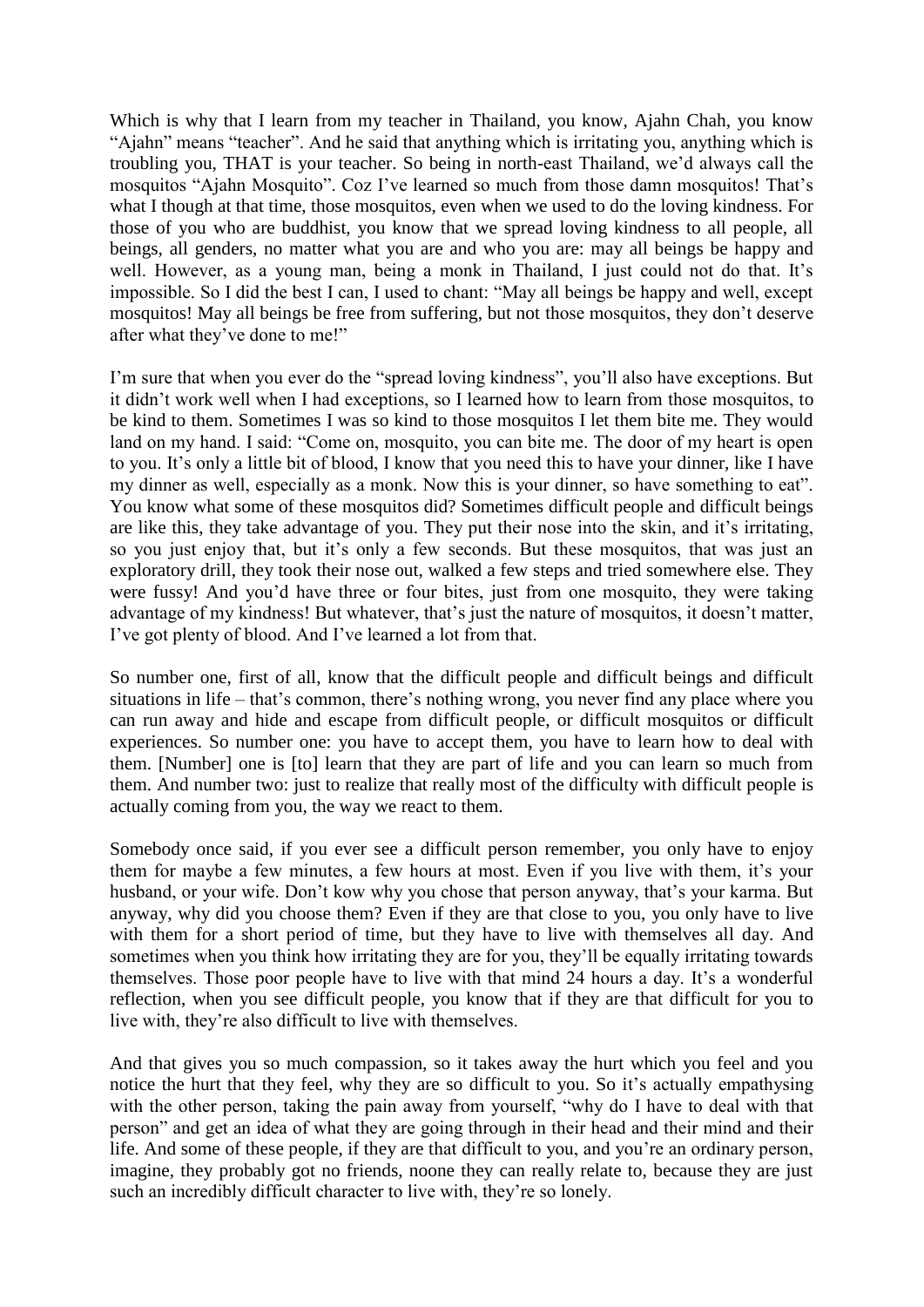So that actually arouses a bit of compassion to such people. When you have compassion towards such people, your endurance levels go up enourmously, you can actually bear with dealing with such difficult people, coz you know they are not going to be around for long. They're going to walk out from your office, or they are going to go home to somebody else. And if you can"t escape from them, you can always come on a retreat in my monastery, or the Dhammasara Monastery, there's always some place you can go away. So that's one thing you can do.

But there's also to know that the difficult people in life, you CAN actually change them. It's a wonderful thing to know that difficulties which you face in life, or difficulties which they experience, they are impermanent, they're not always there, it's just a phase which people go through in life being difficult. Of course, that phase might last from birth until death, but it ends eventually, it's not forever. But it's nice to know you can actually change people, you can actually see them grow. And how you change people is a wonderful phychology which I"ve learned as a teacher, how you can interact with people and take the cause of their being difficult to themselves and others and actually just move that, nudge that in a sense of them to be more kind, more sensitive, less demanding and less of a pain to live with. It's wonderful you can do that. And HOW is that done?

I was mentioning in a talk this afternoon at Curtin University, I mentioned it a couple of weeks ago, this was a powerful little experience which I had about a month ago, maybe longer – 6 weeks ago – in Singapore I was invited to give a talk at a conference at the Institute of Mental Health. It was one big anniversary of the hospital, so they invited me over with all these other psychologists, psychiatrists, doctors and professors, as a monk, to give a talk on how to deal with mental health. And what I was talking about there was the things which you"ve heard here before, but what I was really impressed with was afterwards there was a devout christian, who was Head of one of the wards, Depertmental Head, and he invited me to his ward to do some buddhist chanting. And he told me not to tell anybody, now I"ve blown it. I said: "Why did you say that?" He said: "Because what you"ve said just made some much sense and [he said] I really respect that wisdom. What I respect most of all is you"re telling us something which we've only recently been practising: where we don't focus on the times of a day when our patients are sick and difficult, the times when they experience delusions and psychosis and are disfunctional. We just put that aside. And the times that they are apparently healthy, when they are relating to themselves and their environment in a sensible way."

Because when a person has a mental disfunction it's not 24 hours a day, they have periods, times when they are in some sort of delusional state and times when they come out afterwards. He said they were focusing on the times when they weren"t delusional. And he said [that] by focusing on the times when they were healthy [he said] a healing was happening. The times when they were healthy were extending, and the times when they were disfunctional were decreasing. And I've been teaching that for years. It's wonderful to see that has got into a modern health system, in the only mental hospital which they have in that city state.

And I know that's the same with difficult people. If you focus on their difficulties and make a big deal out of that, you actually encourage those difficulties, you"re feeding them. And eventually they will get worse and worse and worse.

There's a classic story and I've used it so many times. If you haven't heard this before, it's a very good one to hear. If you have heard it before, you"re learning how to be patient with a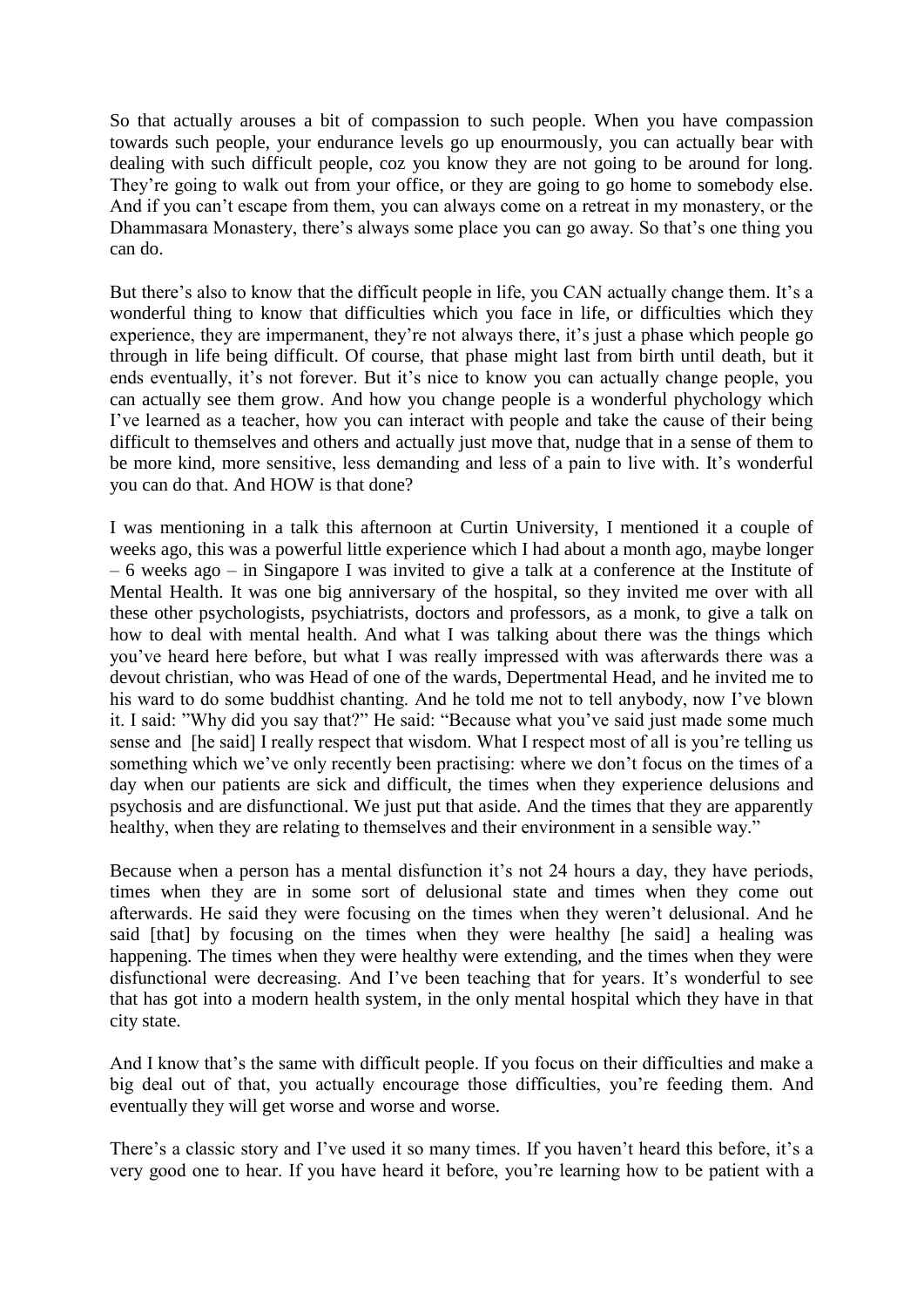difficult monk who keeps on repeating the stories. Either way, it works. And that's a great story of the demon who came into the emperor's palace.

Demon coming into an emperor's palace, and [the] emperor was away. Because he was away, there was a monster, a big, ugly, terrifying demon came and strolled right in to the palace. He was so frightening, so terrifying, everybody froze in horror at this ugly, disguisting, slimy demon. Allowing the demon to go right through into the heart of the palace and sit on the emperor's throne. And as soon as he sat on the emperor's throne, that was just too much for the guard and the ministers, they came to their senses. And they said: "Get out of here! Who do you think you are?! This is our emperor"s seat, not yours. Get out, or else…!" And at those harsh words the demon grew an inch bigger, more ugly, more smelly and the language got far worse. And that made the soldiers and the ministers even more upset. They got out their swords, they got out clubs, they clenched their fists. But at every unkind word, every angry deed, even every unkind thought, the monster just grew an inch bigger, more ugly, more terrifying, more smelly and the language from the monster got worse and worse and worse. And this had been going on for quite some time before the emperor came back. And at this time that demon was so huge, he took up half the throne room, he was massive. And talk about ugly and frightening. I've never seen [an] alien movie, but people said the alien is pretty terrifying and imagine the alien multiplied by a thousand! This was so terrifying, not even Dream Works could manifacture such a terrifying and horrible spectacle as this ugly demon.

And according to the story the smell, the stench coming off this demon"s body would make maggots throw up. It takes a lot to make a maggot sick. And the language coming from this demon was worse than you"d hear in Northbridge after both the Eagles and the Dockers lose. So this was a problem, a real difficult being coming into the palace. But when the emperor came back – the reason he was emperor [was] because he"d been to Nollamara and he heard the talk, so he was wise. I always change these stories every time this way or that way, so you always hear a new angle. So the emperor, who also read "Opening the door of your heart", which is available at the bookshop for \$25... I've also learned marketing.... I was at an entrepreneur business conference this afternoon. But anyway, the emperor said: "Welcome! Oh, monster, thank you so much for coming to visit me! Why have you waited such a long time to come and pay me a call?" And at those few kind words the monster grew an inch smaller, less ugly, less smelly, less offensive. And all the people in the palace realized their mistake. Instead of saying "Get out of here, you don"t belong, what are you doing in here, you don"t belong in here!" they started saying: "Welcome". And one of them said: "Actually, do you want something to drink? We've got some orange juice, freshly squozen – squeezed, squozen, I don't know, who cares  $-$  Would you like something to eat? We've got some nice curry puffs, they"re available this evening, we"ve got some sandwiches, we"ve got the pizza – monster size, of course, for someone like you". Someone gave the monster a foot massage. Have you ever had a foot massage? Imagine a monster with such big feet, it took about ten of them to give each feet a massage. Someone asked: "Maybe a cup of tea? We have English tea, we have peppermint, it's good for your health, or a cup of coffee, latte, cappucino or Brazilian?" I don't really know what I'm talking about with coffee, I just take whatever I'm given.

So anyway, at every kind word, or kind deed or kind thought the demon grew an inch smaller, less ugly, less offensive, less smelly. It wasn"t such a long time, even before the Monster Pizza arrived, he was back down to the size when he first began, when he first came in. And they kept on laying on the kindness until that demon got so tiny, one more act of kindness and that demon vanished completely away. And the Buddha told that story in the Udala, but there was no mentioning of pizzas and peppermint tea, I made that up. But the Buddha told that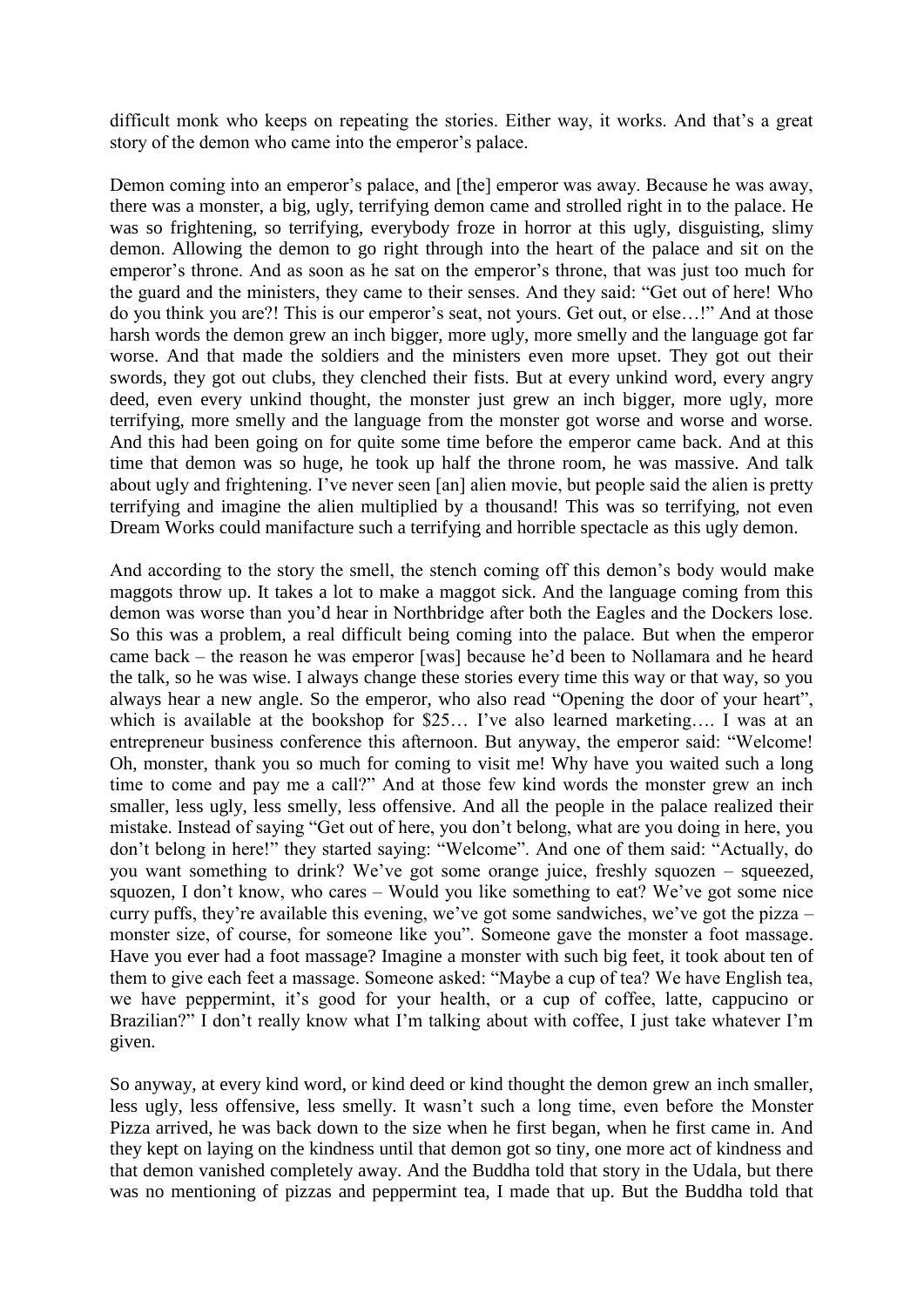story in the Udala and he said we call those things "anger eating demons" – when you give them anger they get bigger, more ugly, more offensive, more smelly and the language gets worse. He said the only way we can overcome the anger eating demons in life is with kindness. "Welcome, thank you for visiting me."

Now, maybe the difficult people you meet in life ARE anger eating demons? You give them anger, you say "Get out of here, you don"t belong in here!" – it actually does get worse. So instead of saying "Get out of here, you don"t belong!", [to] some of the difficult people you say "Welcome, thank you for coming to bother me." We don't actually say that, we say "Thank you for coming to visit me" and give them kindness.

Now, sometimes people say: "Well, that doesn"t work. It might be okay for you as a monk, you know, maybe Ajahn Brahm has got psychic powers and can get into their heads and minds and sort of rearrange thir neuro pathways so they"re not difficult with you", but no, it does work.

One of the first times, over twenty years ago when I told this story, it was when I was teaching in prison, in Karnet Prison Farm, just down the road from our monastery. We still go there most Fridays. And when I was teaching down at Karnet Prison Farm one of the prisoners complained and he said: "That is just like New Age rubbish, it doesn't work in the real world, especially in a prison, prisons are tough places. If you"ve got a difficult person, you gonna stand up for yourself, that"s the only language they understand."

And of course, I wasn"t having any of that, I said: "I don"t believe you". He said: "You don"t live in prison". I said "Well, [in a] monastery we have cells, we have a wall around. Actually they don"t have a wall around Karnet, we have a wall around our monastery. Actually, sometimes people in the early years would actually drive all the way to Karnet Prison Farm and ask: "Where are the monks?", it was very embarassing, locking away any of my monks in it.

But anyway, I challenged this guy, I said: "Okay, in this prison, who is the most difficult person you have to deal with?". And the prisoner I challenged, it was with a number of other prisoners, he said: "The Chief Officer." "The Chief Officer", he said, "my job is to serve him tea and coffee every day, that"s my job in prison. I HATE that guy. He"s always really nasty." And he told me a story which happened a week before. One of the prisoners in Karnet, he hardly ever had a visit from his family because it's such a hard place to get to, there's no public transport and if you"re poor and haven"t got a car, you just have to find a friend who can actually take you all that way. It's a difficult place to get to. He said: "This man's wife had managed to get a lift to come and see him, but before you can go and see your relations in prison you have to check in, say your name, go through all the security stuff. And the Chief Officer had seen this woman checking in and knew that she had come to see this prisoner and decided to be cruel to the prisoner. On the PA system he said: "So and so, we got a job for you on the other side of Karnet Prison Farm" and sent him to a place where the PA system didn't reach. And it's a huge Prison Farm, he did it on purpose. Because as soon as his wife had checked in, the PA system announced: "Prisoner so and so, your wife is here, please go to the visitor's area." But he couldn't hear it from where he'd been sent. The message was repeated two or three times, they went to search, to try and find him. They did find him, but by the time they found him and he came back: "Visiting hours are over, better luck next time." He said the Chief Officer did this on purpose, with no reason other than spite and trying to give the prisoners a harder time than they deserved. He said: "That"s why in the time in prison he was called the Dog." And I said: "You hate him" and he said "Yes, really big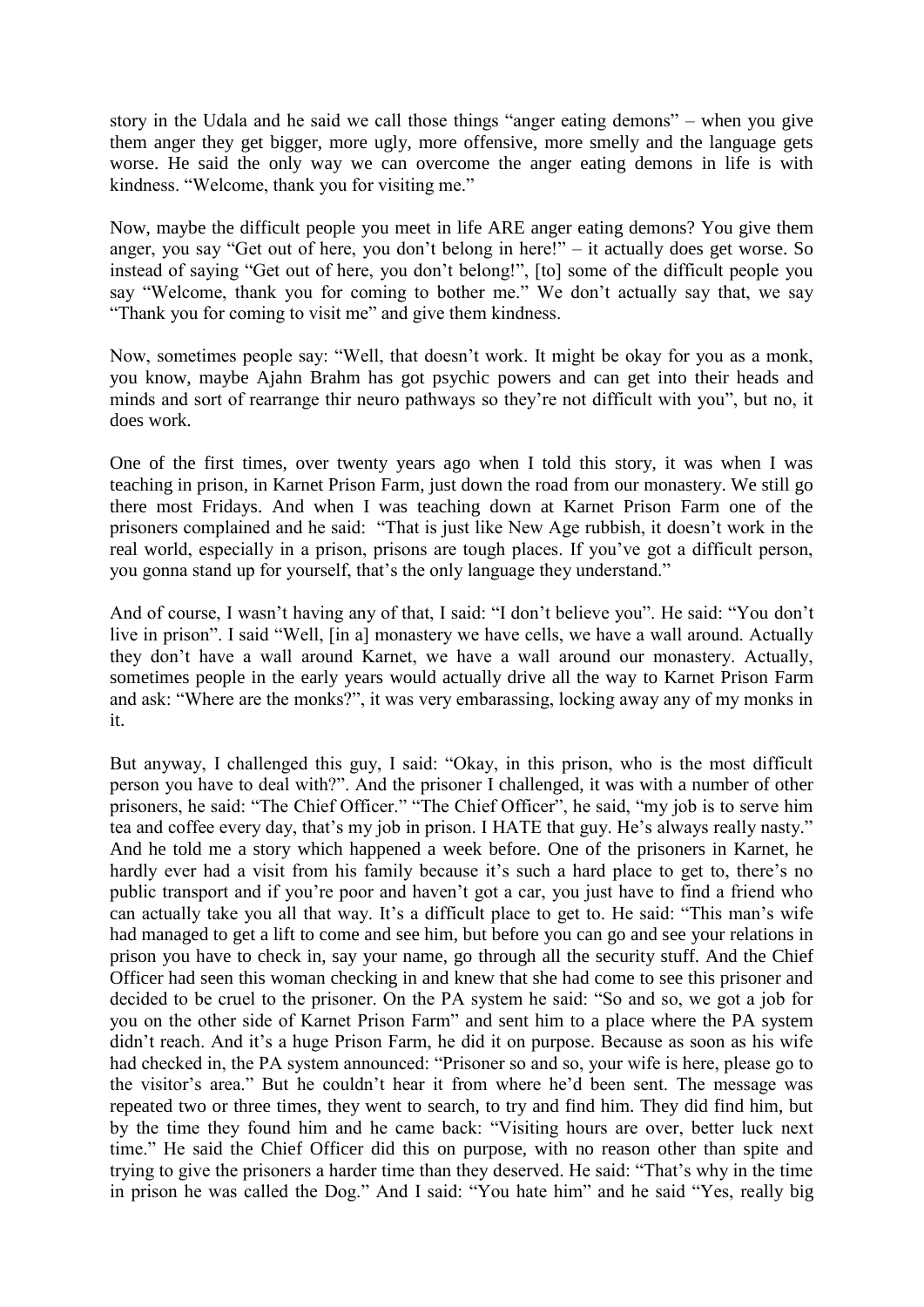time. He's just so difficult, he never respects us, never says anything to us, he always puts us down and treats like dirt." I said: "Great! This is a challenge. You meet him everyday, serving tea and coffee. Be kind to him, don"t embrace him with your arms, you"ll get in trouble that way, but at least you can embrace him with your heart. The way you can do that is: every time you serve him tea or coffee, try and put some love and care into that tea and coffee, try making it the most beautiful, delicious cup of coffee you possibly can make. Find out what he likes and be kind, give it lots of love and compassion whenever you serve him tea and coffee."

So all credit to this prisoner, he tried it. For a week. And when I came back after a while and asked how it was going, he said: "Look, it's a complete waste of time. I'm really trying hard to be kind to this guy, but every time even when I put a lot of effort in making it a nice cup of tea and coffee, he completely ignores me, as if I don"t exist, as if I"m lower than a cockroach. Even to the cockroach he says 'Get out of here!', but not me." So I told him: "Carry on."

And it was about, I"m not sure how long, maybe a couple of months, I had to encourage him and force him to do this before we got what I called the big breakthrough. Coz one day I actually came to visit and he couldn"t wait to tell me this, he said he made this prison officer a beautiful cup of coffee with cream or whatever he found, just the type he thought the prison officer liked and managed to find some biscuits, which he noticed the prison officer liked and said: "Here you are, sir, have this coffee, and I found some special biscuits which I know you like." And the prison officer said: "Errgh." He grunted! That was a breakthrough! It was the first time he acknowledged that this prisoner actually lived and existed and breathed. So that grunt, I said: "Wow, this is exciting! That is a crack in a dam wall!" And I was right. It was only one or two weeks later, prisoner managed to find him special cup of tea, a sandwich or whatever, handed it to this prison officer, the Chief Officer, who was "The Dog", and the Chief Officer turned around and said: "Thank you."

And all the other prisoners were telling me this and they were all looking at me and they said: "You don"t realize just how the Prison Farm works, that has gone to every prison in the state that this Chief Officer could say "thank you" to a prisoner – was unbelievable." I won the challenge. I knew I"d win eventually. Even such a "dog", you can change into like a cuddly little puppy, with lots and lots and lots of kindness. You CAN turn difficult people around, but it just takes a lot and lot of patience, a lot of kindness. Some of you may not be able to do that, it's too much for you, so you have to know your limitations. But it does work if you really push at it. The most dificult people can become the best of your friends.

And sometimes it's a challenge which is worth facing in life. You have people in your office, give them kindness. But when they give sort of unkindness back to you and difficulty to you, know your limitations, you have to tun away – fine. If you have to sort of talk to them, point out what if feels like.

What I've talked about this afternoon in the conference, it's also what I've talked about here, the old "Sandwich Technique": if you do have to tell a person that, you know, "you are being difficult to me, I've got my own space I need to protect" or whatever – you don't go blurting the negative stuff out straightaway, that will never work. Whenever you"re talking to someone and you wanna bring up a difficult problem, in other words to criticize them, to tell them they"re making a problem for you – "Sandwich Technique" – two or three pieces of praise first of all: "you"re a really nice person, just the way you work, you"re so dilligent, you"re so well-dressed" or whatever, something which praises them, and THEN you tell them. You know, you tell them... it's like if someone wanted to ctiticise me, you say: "Ajahn Brahm,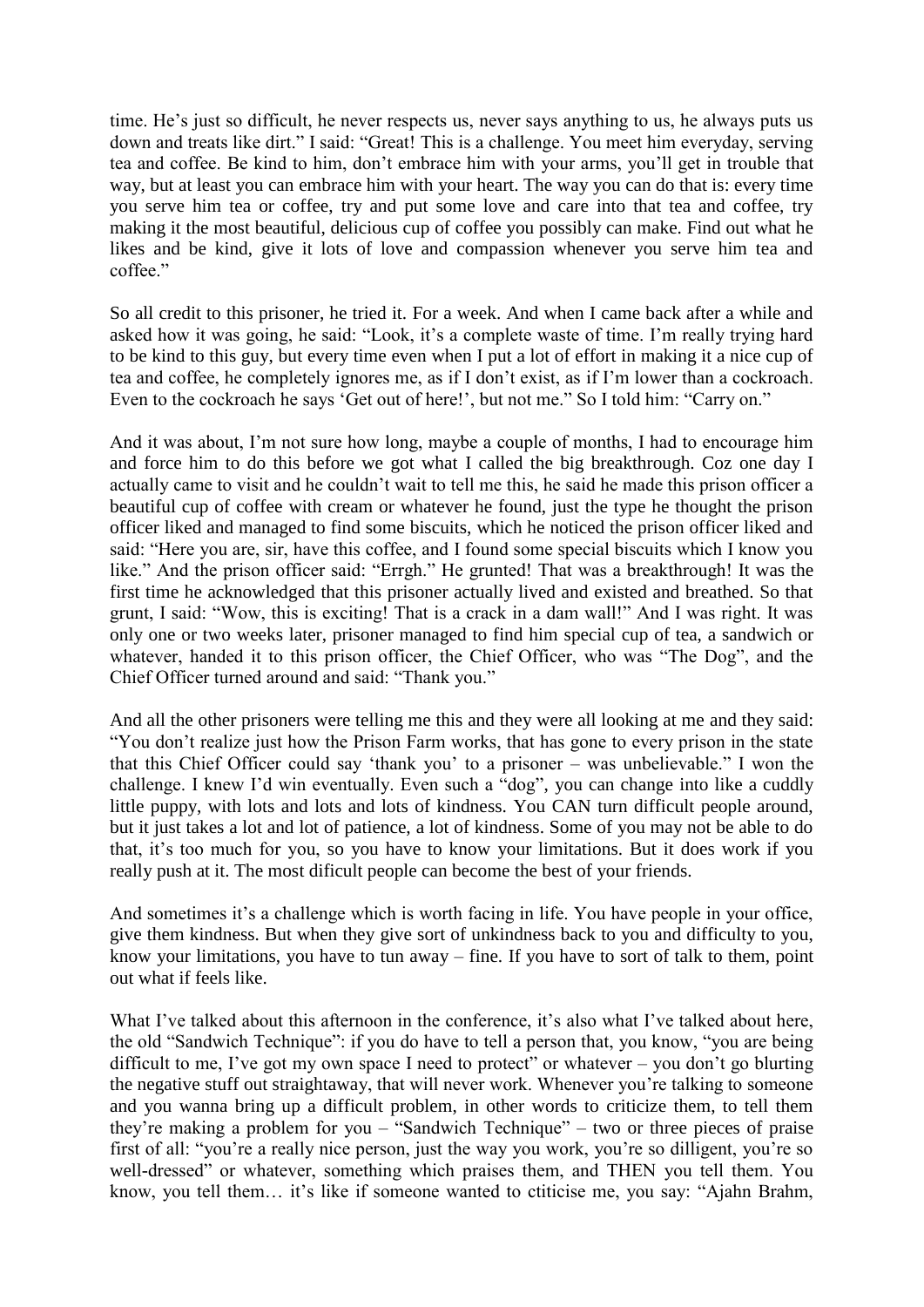you"re such a nice monk, coming all the time and giving these talks, they are very inspiring" – when you say things like that I open up to you, oh wow, you like me, I"m listening to you. And then you say: "But your jokes are sometimes a bit over the top…But I know you do sort of look after the monasteries, look after the Buddhist Society" – you praise afterwards.

And if you actually sandwich your criticism between heaps and heaps of praise, people actually listen to it. So if you are dealing with a difficult person and you really need to tell them, they really need to listen to you to know exactly what they"re doing and the problems they are causing. Please praise them first of all, get them on the right side, because then they know they"re not being attacked. And I push this back at you: isn"t that what you need when you"re being told off? Because you are being difficult people as well sometimes, aren"t you? It's always somebody else, but sometimes we create difficulties for others.

So if I was going to tell you off, this is how I would do it, I would praise you first of all, butter you up, make you know that I appreciate and value and care for you. Coz if we just give criticism straightaway, what we feel is that person, why are they my enemy? Why are they just saying this to me? Don"t they realize how hard I work and the difficulties and problems I have to face? When you get criticism straightaway, you just get defensive, you justify yourself, you just don"t listen to the other person, you don"t take it on board. So by just getting that sort of acceptance, they very fact that you"re accepted, you"re appreciated, you"re valued – means you"re opening up. Then you put the criticism in, you butter over afterwards, I really like you, you"re really valued, thank you for being who you are. And then people can actually listen. A lot of times people don't realize they are being difficult to you. It's weird, but they think they"re being a friend. They think they"re just being them, or being funny or they"re being whatever. So sometimes we do need feedback to know exactly what we"re doing and how we come across.

I remember playing this game once with one of my fellow monks about 32 years ago. We just sat down and we wrote what we thought of each other. And then we passed it to each other and it's amazing for me to listen to what another person thought of me. It wasn't what I thought he thought of me, and what I thought of him wasn"t what he thought I thought of him, completely different. The way that we relate to each other is not actually the way that we are thought of. So sometimes people don"t realize they"re being difficult, so they do need some feedback, but it has to be done on the Sandwich Technique at the right time and place and then people will take it on board and then they can change. And how do they change?

Make sure they're not put in situations when that difficulty arises from in the beginning. One of the reasons why people are difficult, why sometimes you are difficult, coz people are too stressed out. When you"re stressed out at work you take it back home, give people a hard time at home and then because of your hard time at home you have family problems, when you go back to work you"re stressed out at work, even before you begin your day.

The cycle of negativity and stress, so much so, that we really should deal with that problem, whether at home or at work, to learn how to destress. And to be able to destress, little bit of meditation really works. You know the old story: How heavy is the cup? The longer I hold it, the heavier it feels. If I keep holding it for five minutes, my arm aches, ten minutes – I"m in great pain, if I keep holding this for half an hour  $-$  I'm a very stupid monk. So what should I do when it starts to get heavy? Put it down for five minutes. If you don"t believe me, you can try this at home. It works, after five minutes you pick it up again, it"s much lighter. It feels lighter, it's exactly the same weight  $-$  it feels lighter because you have rested.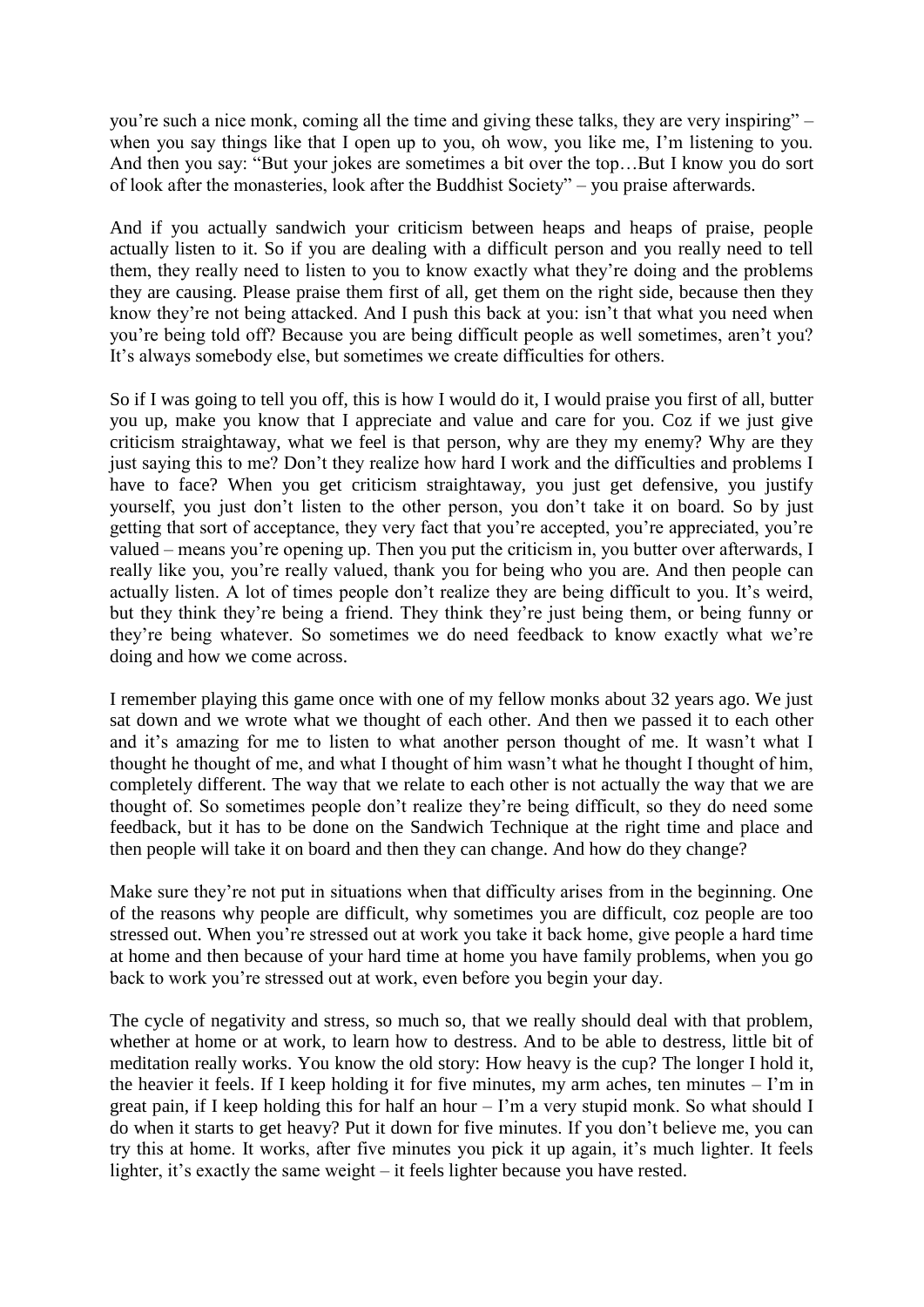So your stress is nothing to do with how much work you have. The amount of responsibilities and duties you have – that is not the cause of stress. The cause of stress is when it gets to heavy to bear you don't know how to put it down. You're afraid of putting it down, for few minutes to rest, to get your energies and strength back up. And you will find, as any psychologist or monk will tell you, actually we teach psychologists, that"s where they get all the ideas from. We should be paid by them, but we give things out for free. This work you have, you find if you put it down for five or ten minutes, it's not five or ten minutes wasted! It's actually an investment of time, because when you're rested, afterwards the quality of your work improves enormously, you get more done in less time, too. You become more efficient.

And sometimes at work we mistake the quantity of work for its quality and efficiency. Giving yourself a break, ten minutes of meditation, rest or whatever, and I recommend the toilet as a great place to meditate. Put on a "engaged", noone will bother you, you can always say you"re constipated and you"re not lying, coz your brain was constipated. And then rest for a few minutes. When it come out afterwards, you make up that ten minutes you spent in the loo very quickly. So you get more work done, more efficiently, higher quality and you"re not stressed out, so when you go home you can enjoy the company of your relations and your kids, your wife, your husband, and even you can actually enjoy your dinner. Because when you enjoy the company at home, again, home is a place you"re supposed to destress, you can relax, have a good dinner, meet the people you love and care for. So when you have a nice rest in the evening, you go back to work in the morning and then you"re sort of calm.

It"s a cycle which you can either have a vicious circle of stress and argument at home or work and you get really crazy, or you can break that cycle, rest a little bit at work, you get more done, you come home, you relax, everything is going well at home so you"re happy at work as well, you get more done there. That's a cycle when you don't become a difficult person to live with.

That's why I say to people when they come here on meditation retreats, or they're doing a meditation here on a Saturday afternoon or beforehand: Why do you meditate? Because other people have to put up with you. That"s one of the great reasons to meditate. And if you meditate, you"re a much nicer person afterwards.

Many times when I've been teaching meditation, especially down at Armadale, I don't know why it always happens down at Armadele group. An Armadale group sometimes after the meditation, talking to people afterwards and very often people say: "You know, this evening I never wanted to come. It's Tuesday evening, I've been at work and I'm tired and I told my kids I'm not going this evening. And my daughter said 'Mummy, you must go to meditation' - I don"t feel like it, darling, I"m tired, "Mummy, you must go to meditation!" – no, not this evening, "Mummy, GO TO MEDITATION!" – why, darling? "Bacause you"re a much nicer mummy when you come back!""

And so they go. Many of the kids actually understand that, they can see the change in you when you destress. So you"re not such a difficult mother, or a difficult father to your own kids. So this is actually how you can see and practise: a little bit of rest makes people less difficult people to live with. So you're seeing the cause of those things, it's not just being compassionate and kind, it's actually knowing the causes of being difficult and dealing with them. And giving yourself a little bit of rest, being destressed.

And one of the other things about being a difficult person, you know what it is like sometimes when so much stuff comes on top of you, you've got so many things to do. I've had an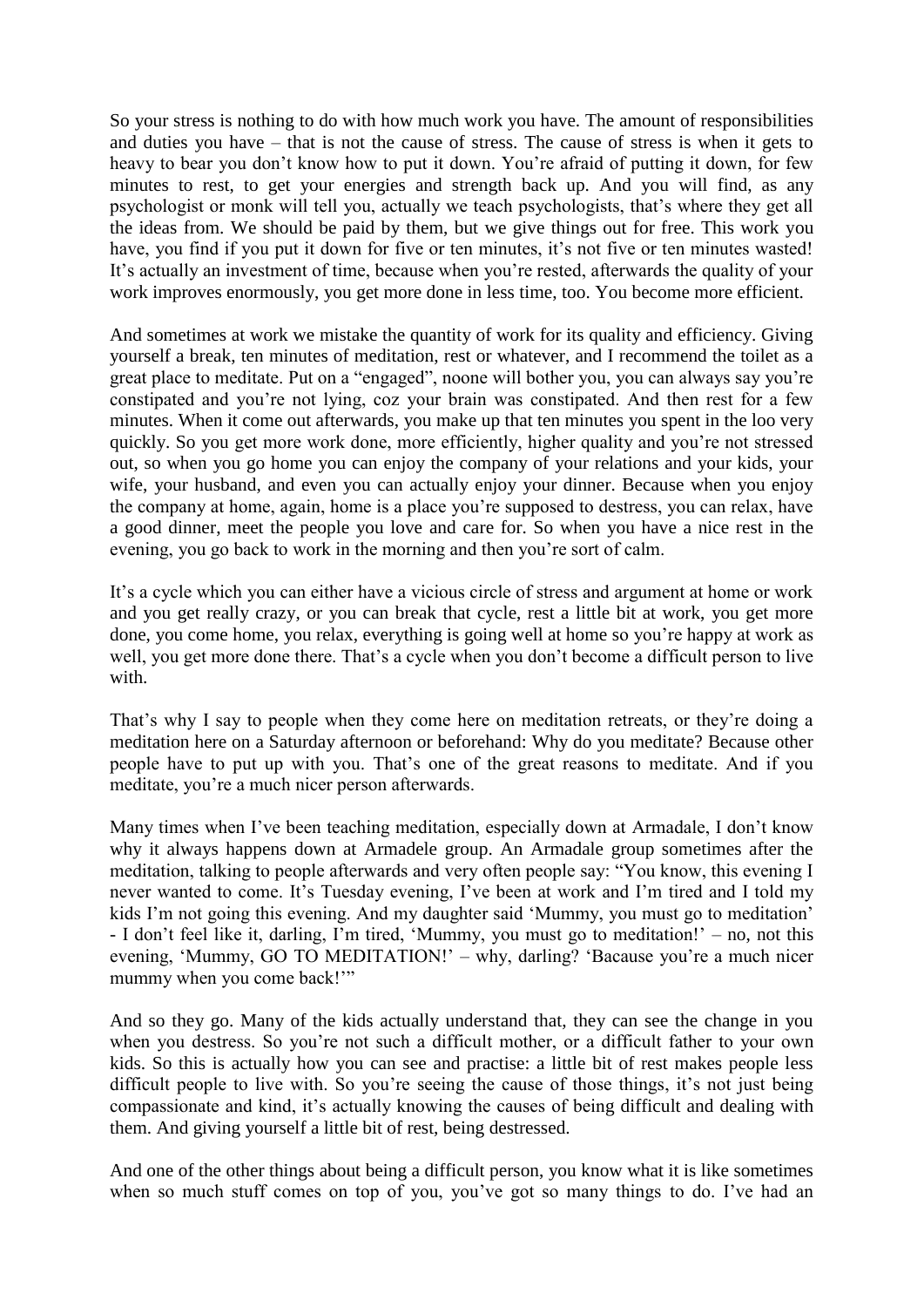indredibly busy week, but when I get a busy week I try really hard never to get negative, sometimes I'd think: "Oh, why me?! Why do I have to deal with all these crazy people? Why do I have to take all these calls." Sometimes from overseas people ring up, they"re crazy, that"s why I"ve called it "Dial a Monk Service". Sometimes even people have lost their dog over in sort of Canada, somewhere, and they say: "Can you do some chanting for me over the phone?"

I was saying today that I was in Japan three or four weeks ago. And Japan is such a high-tech country. If we ever actually maybe do a fund raise to buy a robot monk, you know, like a cyborg. It can look like me or any other monk, put a robe on it. If anyone need a chanting, just put in a donation in the little slot in here, press the button and he can give you the blessing services. But even on a Friday night if I'm not feeling myself and just want a bit of rest, I can put myself, my cyborg up here, you put one of the old CDs in there with your favourite talk, press the button and noone [will] know the difference! This idea has got some potential.

But I would never do that, because sometimes I"d think: "Oh, why do I have to work so hard?" Coz when you get sort of negative, you do become a difficult person to live with. So I know that whatever you have to do in life, you embrace it, have fun with it. It teaches you to have fun with the difficulties of life, to embrace them. Then you find you never get a difficult character. So to see a person who is a difficult person to live with, it is because they"re fighting their life and they"re angry at just what life gives them. And they are probably working too hard, "Why do I have to do all of this? Why do all the things are happening to me? Why is this life so tough for me?" and they take it out on you and all the other people they live with.

Hope I never take it out on the monks which I live with. Instead, you know, you just embrace it, take it on board, it's just life, you can't change life, but as I've said many times: you can change the attitude you have to life. It's an attitude problem we have, that's all. What's wrong with working hard? We can only do one thing at a time, that's all I ever do. That's why we never get angry at people who never turn they mobiles off, we embrace that. Thank you so much for giving me an oppurtunity to explain just how you can embrace the difficulties of life! And so I have a choice, I can get angry with someone not turning off their mobile phone, why get angry about it, it's already been turned on, big deal.

So you don"t get angry at life, you just embrace it, people make mistakes, I make mistakes. I made a big mistake – I hope she"s not here today – last Sunday I was doing a marriage service for one of the people who comes here regularly, she's married to a nice young boy – you always have to get married to a boy if you"re a girl, I suppose. I don"t know why I said that, but anyway, she was getting married and after the service, the blessing service, I said to him – this elderly man came to stand next to him and I said: "Oh, is that your father?" and the old man said: "No, I"m the the best man." He was not very happy at me.

Like I was telling a funeral director on, when was it – on Wednesday or Tuesday – ah, Thursday, yesterday – told the funeral director about one of the funerals I did once for a couple who comes here, one of their parents died, and doing the funeral service and saying: "Oh, it's such a shame that your mother passed away. She was such a good Buddhist and she had done so much." And then this old lady stood up from the back and said: "It't not me, it's my husband! I'm alive, it's he who's dead!!"

So I do stupid things, many times. But when you make a stupid thing, instead of getting tense about it, being a difficult person, you laugh at life. And I actually try to collect all my stupid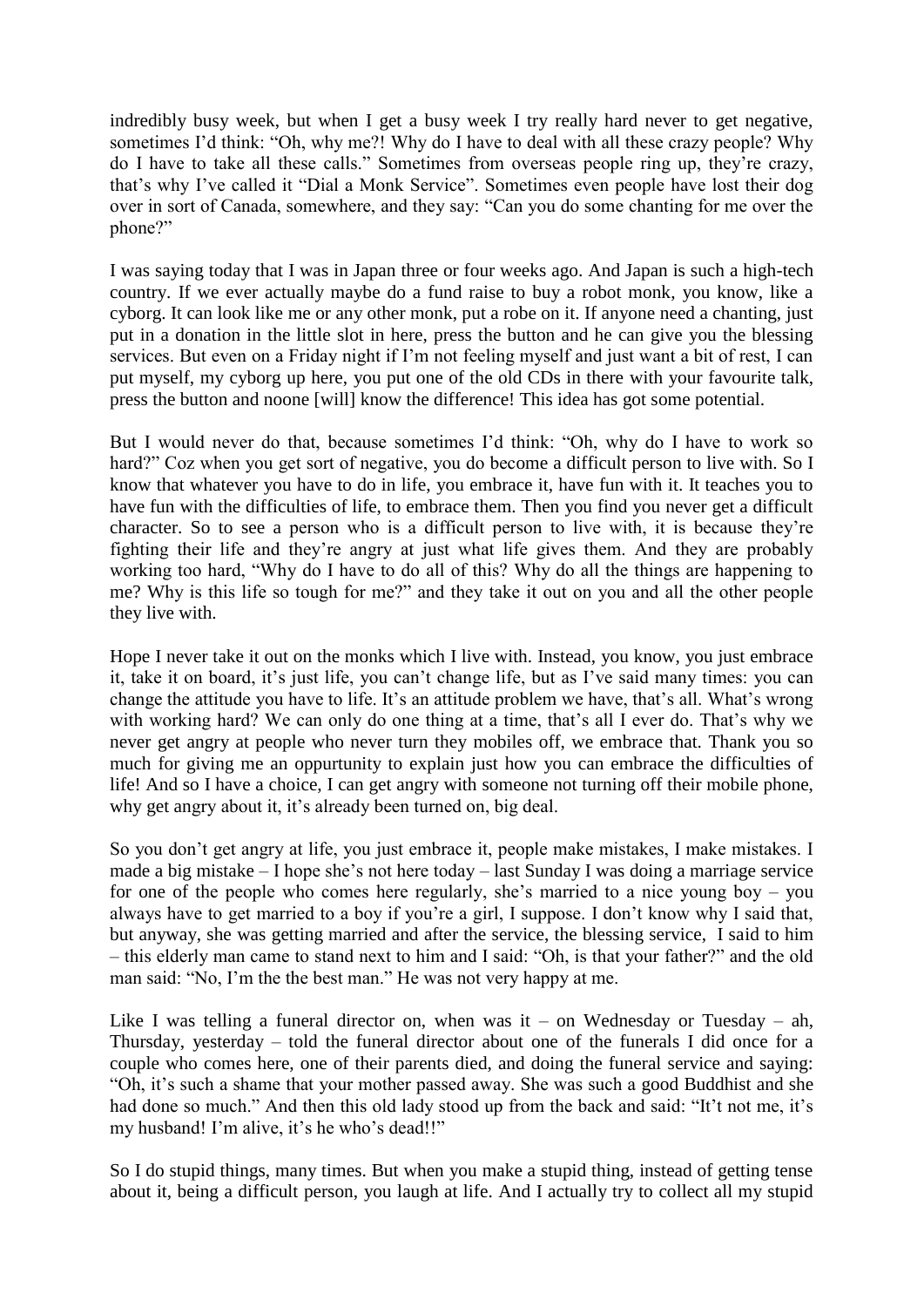mistakes and try telling you all about them, so then you laugh. When you make a mistake it's like a wonderful opportunity to make people laugh. That's why one of the sayings: "When you even make a stupid mistake and people laugh, you laugh as well. Coz then the world never laughs at you, it only laughs with you." So we laugh as well at the stupidity of life and making a mistake. And that way we embrace and accept things, even the difficult things. We don"t become a difficult person. No matter what you have to deal with, you can embrace and make it work.

So if you learn that, then you're not one of the difficult people in life. There's always other people that are difficult. I wonder who those other people are. They"re US. So when we learn how not to be difficult, we can maybe give those skills to other people. But don"t be so demanding of life, but have an attitute which is more accepting of life. When there's a problem we know how to deal with it with – what"s it called – the "Sandwich Method". And that way the other people and yourself can actually live peacefully together.

But I've already mentioned: the most difficult person in your whole life is not the boss from hell, the most difficult person is not sort of the person you married, or your mother-in-law. Somebody actually told me: You know, "mother-in-law" is an anagram, you can actually change the letters of "mother-in-law" and it comes out: "Hitler woman". I may get in trouble for that one! But it's true, work it out, write down "mother-in-law"... but many mothers-inlaw here are very nice people.

But whoever is the difficult person in your life – sometimes that can be you. The most difficult person in your life is yourself, isn't it? The one you have the hardest time living with at peace and embracing him, being kind to is you. And it"s important to recognize that. Learning to live with difficult people – first of all, you have to learn how to live with the difficult you. And what"s the difficulty with you anyway? Who do you wanna be? And of course, if you want to be something other than you are, if you want to be the great meditator who can fly through the air on a Friday evening  $-$  I've never seen that before, that would make it interesting – if you always wanna give the best talks, or if you always wanna be the wisest and skilful comedian and get everyone to always laugh at your jokes.

Actually, one of my favourite comedians, he once said he wrote his autobiography and he said when he was young, he always wanted to be a comedian. He said his friend would laugh at him for wanting to be a comedian. Now that he is a comedian, they don't laugh anymore... One of his other favourite jokes was he said: "When I die – he was contemplating on death, which is a Buddhist thing to do, so this is almost a Buddhist joke – he said: when I die, I wanna die in my sleep, just like my father, he died in his sleep. Not like the passengers in the bus he was driving at that time, screaming and shouting!" It was a nice joke.

Anyhow, I wasn"t going with this story. So being kind to yourself and accepting yourself is actually learning not to be your own enemy, not to be a difficult person to yourself. So you know, I've got my own idiosyncrasies and they are all being on display for the last twenty years in this place, you know, you know who I am, but you accept yourself as you are, you relax, you allow yourself to make mistakes, you allow yourself to be who you are. You have this beautiful sense of embracing yourself with all of your idiosyncrasies. In other words, you become at peace with yourself. And that's actually what many people do when they come to a place like this, they learn how to accept themselves as they are, to be at peace with themselves and not being the most difficult person in the world to live with.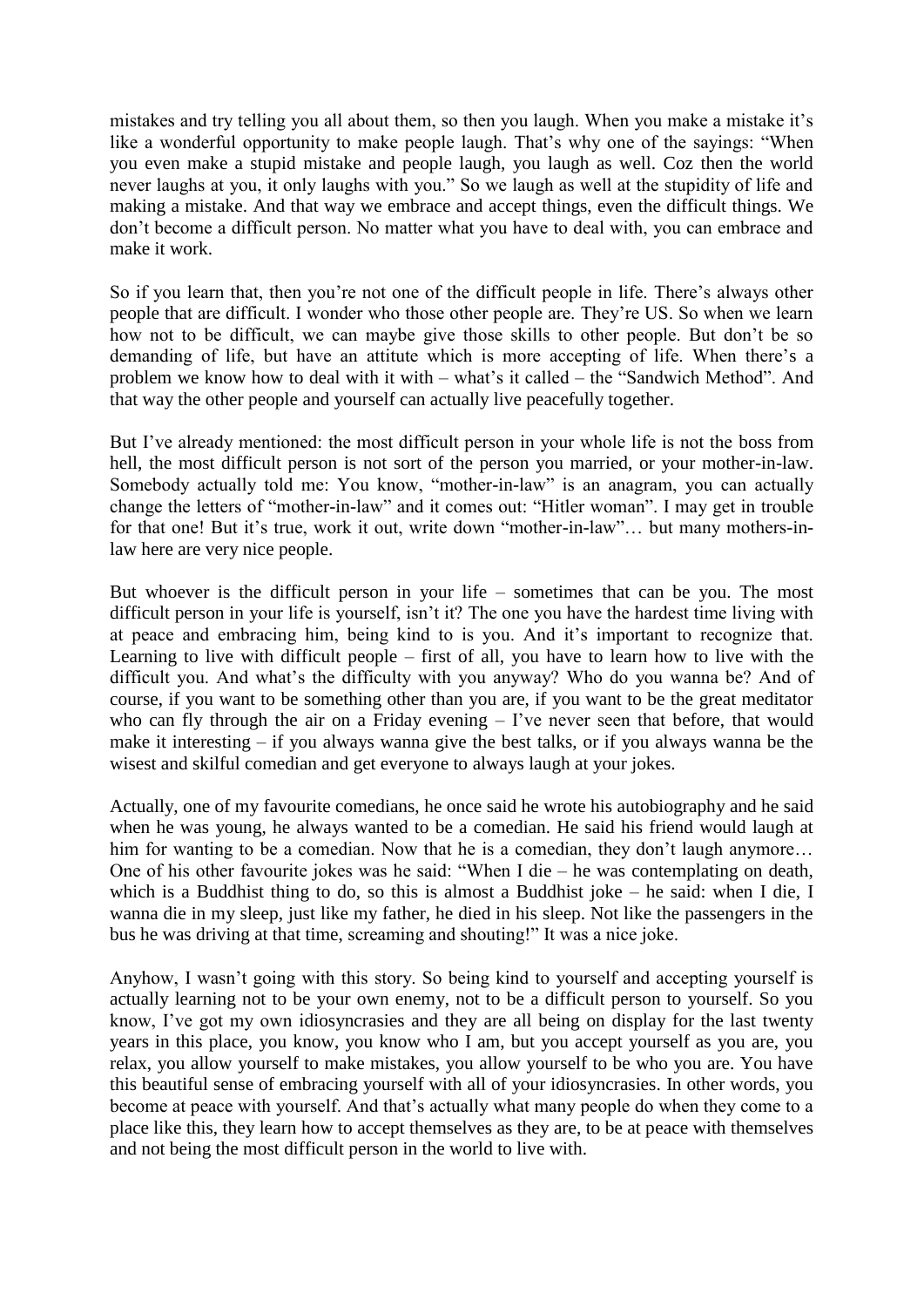Strange thing that as a monk I spend many many hours by myself. And sometimes people ask that: "As a monk you never had a wife, have"t got kids, aren"t you ever lonely? Sometimes on retreat you never speak to a person two weeks to the six months retreats once never spoke to a person or saw anyone for six months, weren"t you lonely?" I have to answer them when they ask that question: I"m never lonely, I never feel sort of wanting to have to be with people. But I like people, but I don"t have to be with people. So even at times of solitude I never feel lonely. When they ask me that question first I think: why not? And I realize actually that there"s always somebody around – me. And because I"m a friend of myself, coz I like me, I"m always with my best friend. At night time in my cave where I live at Serpentine I always go to sleep with my best friend – me. And because I"m at peace with myself and accept myself, I understand I"m not perfect, but I"m good enough, then I"m never lonely. Lonely people are people who don"t like themselves, people that are afraid of themselves. So when noone else is around, you're with this strange and terrifying being called "me", which you haven't really made peace with yet, haven"t understood yet.

But once you understand who you are, you accept yourself with some kindness, you become at peace with yourself. Actually, you like yourself, you find one of the greatest insights you can ever have is "I"m okay" insight. To realize there"s actually nothing wrong with you. As you are, you are perfect. You don"t believe that, which is why you keep trying to change yourself. When you make peace with yourself and accept yourself for who you are, then you are a friend to yourself, you never feel lonely, coz you"re there all the time. Only people who don"t like themselves feel lonely. They are the biggest problem, they are the difficulty.

And something strange happens, once you actually solve that difficulty, YOU, can make peace and ease with yourself, noone else in the world will ever be difficult for you. There won't be difficult people anymore. Because the difficulty of other people is just a projection from yourself. That's why I've noticed, when people criticize others: "he talks too much"-I"ve noticed – the person doing the criticism also talks too much. And I"ve seen people say: "You eat too much" – it's only fat people say others eat too much. It's amazing how people criticize because it's something in their character they don't like about themselves, which they project onto other people. I've noticed that and I think it's a common sort of psychological trait.

So the only reason you find other people difficult is because you find yourself difficult. So if you can actually heal the problem with coming to peace with yourself, being at ease with yourself, accepting yourself, then you can find you can accept just about every other being.

And of course, as a monk I've come at peace with myself a long time ago. So there's crazy people come and talk to me, stupid people come and talk to me, wise people, beautiful people – they are all beautiful people, it's just who they are. So I respect people. And of course, I've been in these jails and saw these real crooks in jails, I"ve been talking to politicians, saw the crooks on the outside as well – they"re no real crooks, they are just, you know, people who are trying to do their best, but sometimes they"ve got their defilements as well. So when you start to see people for who they are and you can accept them and be with them as they are, then there"s no such thing as a difficult person anymore.

I remember this one lady, no other monk would be able to talk with her, she"d come on a telephone, I think so-and-so knows what I"m talking about, and she would swear – F-words, "bloody" words, "Bloody monks, I"m gonna come up there with an M-16 and shoot you all." I said okay, that's a nice thing to do. I understood her, she's a really difficult person. You know, but because I never reacted back, I always reacted kindness, she almost loved me, said: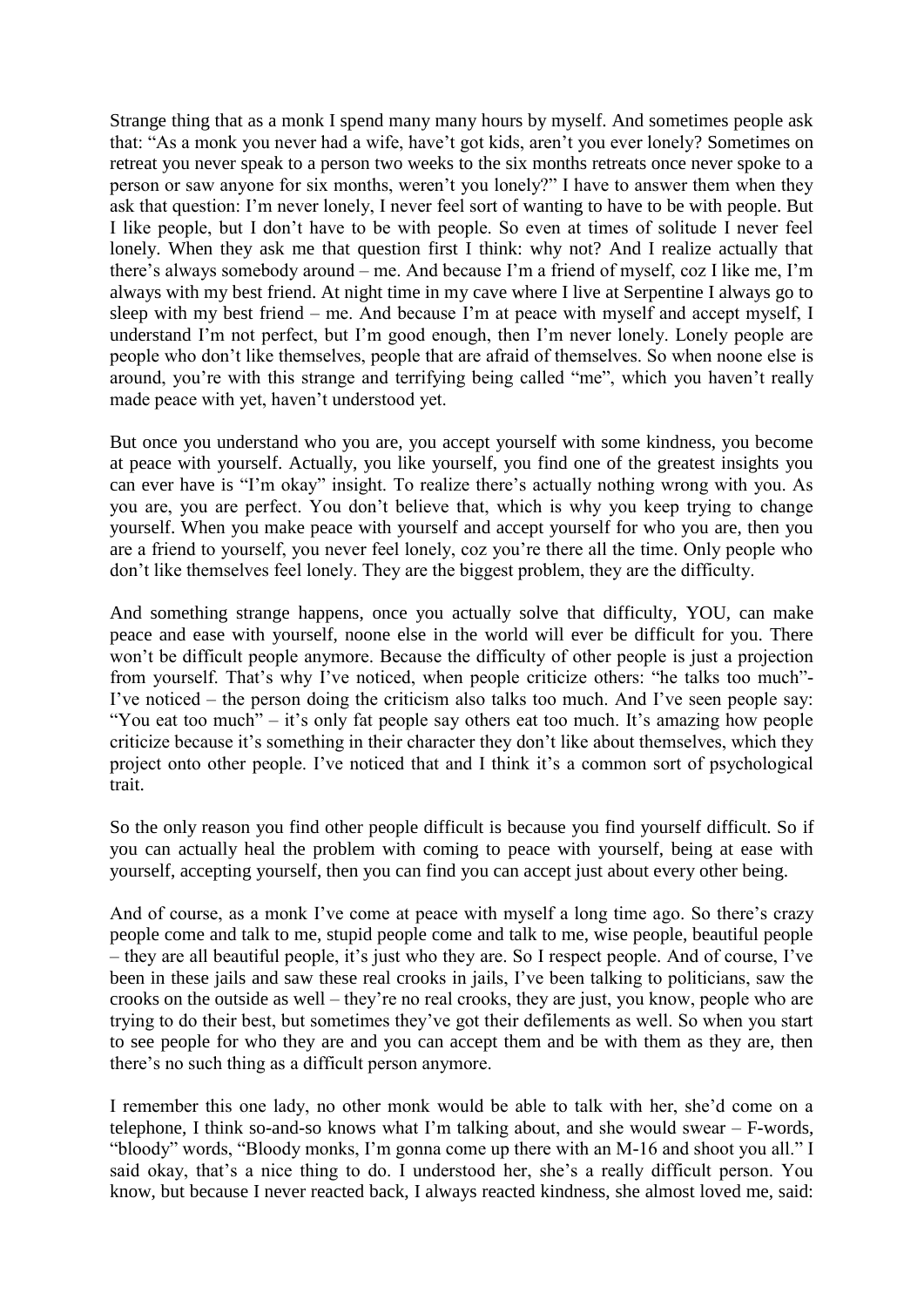"Yeah, you"re the only person that understands me." And of course, she never came to our monastery with an M-16 to shoot us all, she was just taking her venom on somebody who would listen and not take it seriously, so I could understand where she was coming from, the pain of her life, the difficulties of her life and embracing her for who she was. And then she"d calm down and became very peaceful and tell me all about her life. A very painful, difficult life. She was not a problem, she was not a difficulty, coz I understood myself, I could understand her.

So you can actually calm down the so-called difficult people in this world when you have learned how to calm down yourself. And then everybody in the world is not difficult anymore. And it's not as if they continue those bad habits which other people think as difficult. Because you can calm them down and accept them peacefully, they don"t need to express that difficulty anymore in those disfunctional ways. It's exactly the same as in a hospital, you're focusing on the beautiful parts of them and the beautiful parts of them grow.

How you can deal with difficult people in life. And not just difficult people, the difficulty in ourselves and the difficult situations in life which occur again and again and again in life. Your flight gets cancelled coz Bangkok airport is closed – wonderful, you can spend more time in Perth! Those people in Bangkok – what a great place to stay, you get two extra days of holiday and your boss can't actually blame you. It's always: why do we make life difficult instead of exploiting life? When life doesn't go the way we want it – great, wonderful! And even when people criticize you unfairly – what a wonderful experience that is to be criticized and test yourself out.

Don"t know when the last times was I told this story about the donkey who fell in a well? Once upon a time there was a donkey just walking happily along in a forest, just munching and minding his own business. And because it wasn"t mindful, he fell into a well. The well was dry, so it didn"t drown, and he didn"t really sort of injure himself, just a few bruises and scratches. But when the donkey sort of came to his senses, he realized he's at the bottom of a well and there's no way up, coz donkeys can't climb. So the only thing the donkey thought he could do was to cry for help to get someone"s attention, otherwise he would die down there of starvation. So he started crying for help: "Eeyyy, eyyy, eeeyyy!!!" – I can"t really do donkey noises. As I think now you have understood coz probably I have no previous incarnations as a donkey. Those people who imitate animal noises – it must be your last life as an animal. But as for me, I wasn"t a donkey in my last life, so "eeyy, eeyy, eeyy" is the best I can do… "Eeyyy, eyyy, eeeyyy!!!" said the donkey again and again and after a couple of hours actually somebody heard him. And it was a local farmer. What's making that noise? And so he came over and saw this coming from the well, looked down: "My goodness! A donkey has fallen down that well!". And that farmer never liked that donkey. The donkey was always eating his farm produce and was being very stubborn, never do what the farmer wanted. And he also realized that well was a very dangerous thing, someone might fall in that well, a human. So he thought of a wonderful idea: he could get rid of that dangerous well AND the donkey at the same time. He got out a spade and started filling that well with earth. The cruel farmer!

Now, if you do something like that, it's called "bad karma". If you do any bad karma, you're gonna get unpleasant consequences, as you will see as the story develops. And so this donkey at the bottom of the well thinking at first the farmer would help him realized the farmer is trying to kill him by shovelling all this dirt over the donkey. And when the donkey realized that, "eeyy, eeyy, eeyy" – even louder! But that didn"t stop the farmer, he just kept shovelling more dirt over this donkey, more and more dirt, trying to fill in the well and bury the donkey alive! And after a while the donkey went quiet and never said anything. Farmer thought: "I"ve